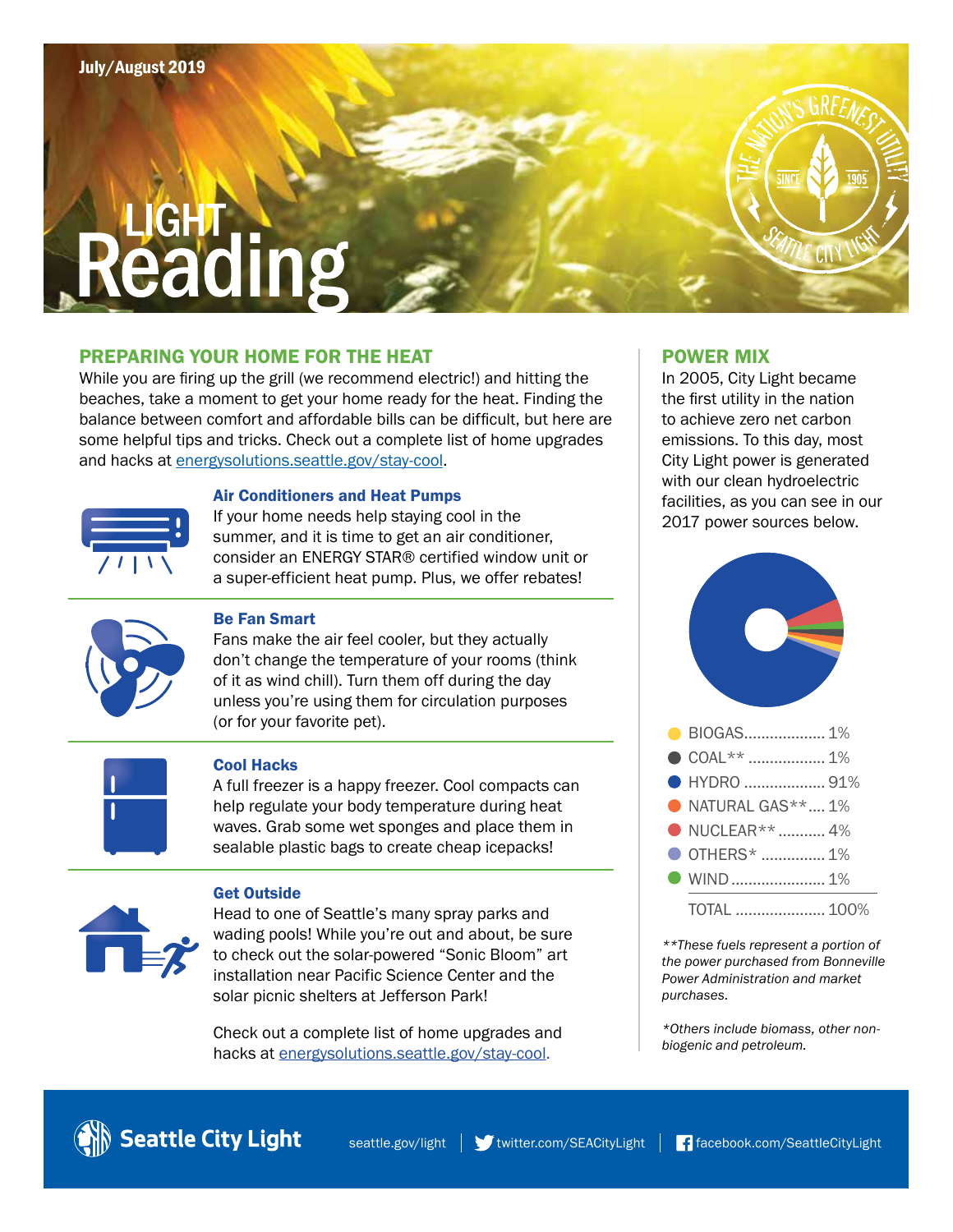# SKAGIT TOURS HAS SOMETHING FOR EVERYONE!

Our Skagit Tours are in full swing for the season and offer something for everyone. Whether it's the breathtaking scenery of the North Cascades, the excellent food or the sense of wonder in the night sky, Skagit Tours will leave a lasting memory for years to come. Spaces are still available for our Diablo Lake Boat Tours, Powerhouse Insiders Tours, and Dam Good Chicken Dinner and Ladder Creek Falls by Night Tours. Book your adventure today at [skagittours.com.](http://www.skagittours.com)





# TREES AND UTILITY POLES DON'T MAKE GOOD DANCE PARTNERS

Utility workers need access to utility poles for measures such as maintenance work or in the event of an emergency. That is why City Light requires a three-foot clearance around utility poles. If you have a tree or vine closer than three feet from a utility pole, consult with an arborist to ensure it is not growing too close to

power lines. If so, have the vegetation pruned away from the utility pole. If you have questions about trees near utility poles, please email sclvegetation@seattle.gov or call (206) 386-1733. Thank you for keeping the electrical system safe and reliable!

# LIGHT READING ON POWERLINES

Light Reading is now also available on City Light's Powerlines blog! Check it out at [powerlines.seattle.gov/light-reading.](http://www.powerlines.seattle.gov/light-reading)



#### Seattle City Light crews are in these neighborhoods, working to provide reliable service:

- Arroyo/South Arbor Heights: installing underground conduits, vaults and streetlights to replace aging infrastructure;
- Beacon Hill: installing new and replacement poles, new wire and equipment to improve reliability;
- Downtown Seattle: converting historic globe streetlights to LEDs;
- Montlake: installing underground conduits and new LED streetlights;
- Pioneer Square/SODO: increasing electrical reliability by installing underground conduits.

This is a partial list. For details go to [seattle.gov/light/atwork](http://www.seattle.gov/light/atwork) to access our map and learn about individual projects.

## GREEN UP!

Make an impact by contributing to a greener, more resilient energy future by joining the City Light Green Up program. Simply add \$3, \$6 or \$12 to your bill per month. Learn more by visiting [seattle.](http://www.seattle.gov/light/greenup) [gov/light/greenup](http://www.seattle.gov/light/greenup) or call (206) 684-3800.



# SAFETY TIP FROM THE FIELD

*"*Before you start your yard work this summer, call before you dig. Dial 8-1-1 to have a crew locate underground utilities. The call is free*."* 

Heidi Narte Arboriculturist



Seattle City Light

700 Fifth Avenue PO Box 34023 Seattle, WA 98124-4023 Questions, comments or suggestions? Call (206) 684-3000. Editor: Nathan MacDonald, nathan.macdonald@seattle.gov

Newsletter available in Spanish, Vietnamese, Chinese, Somali, Tagalog and Korean online or call (206) 684-3000.

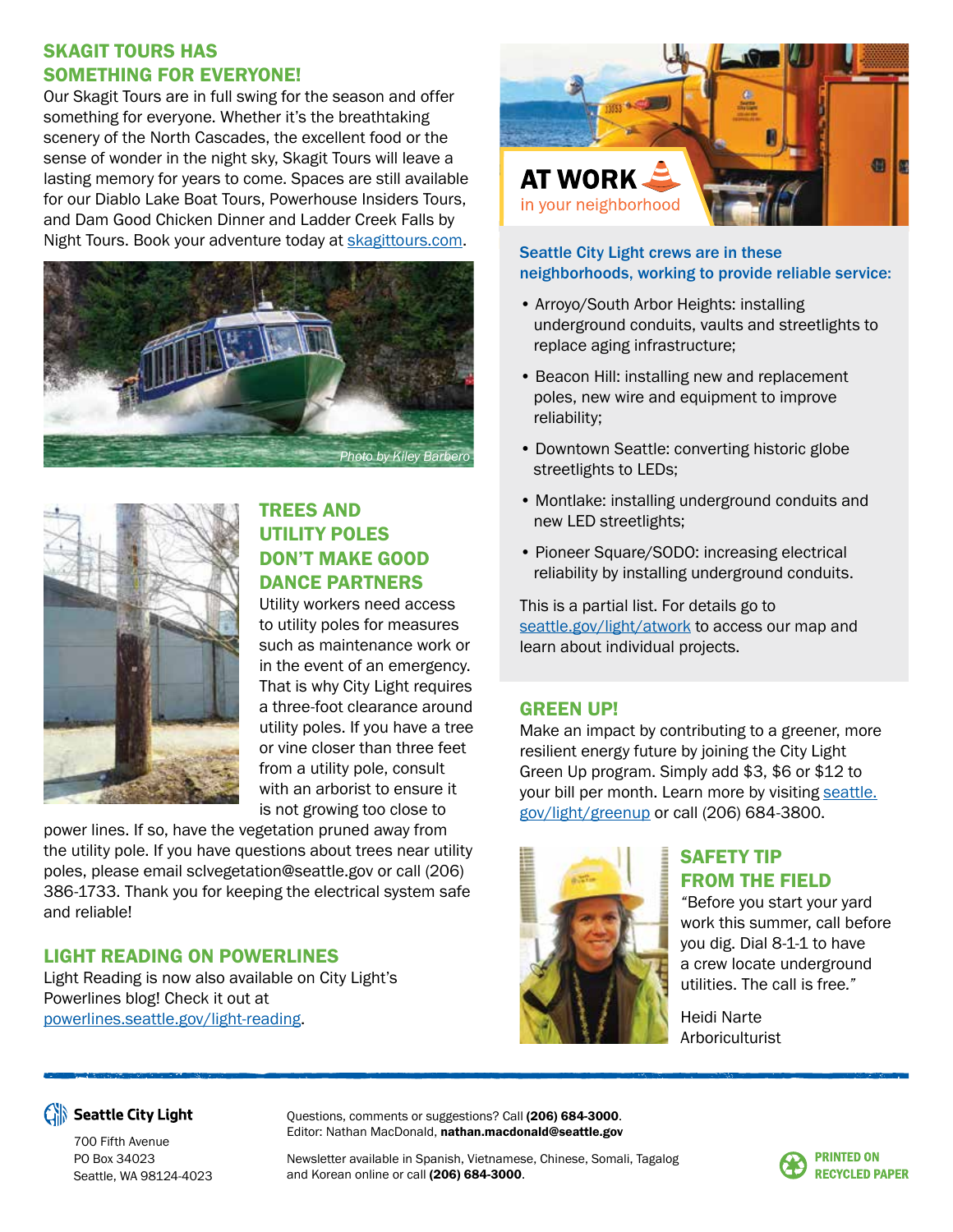# City Light sent out over 1.7 MILLION paper bills in 2018. GO PAPERLESS!





Sign up for eBilling today: [seattle.gov/light/paperless](http://www.seattle.gov/light/paperless)